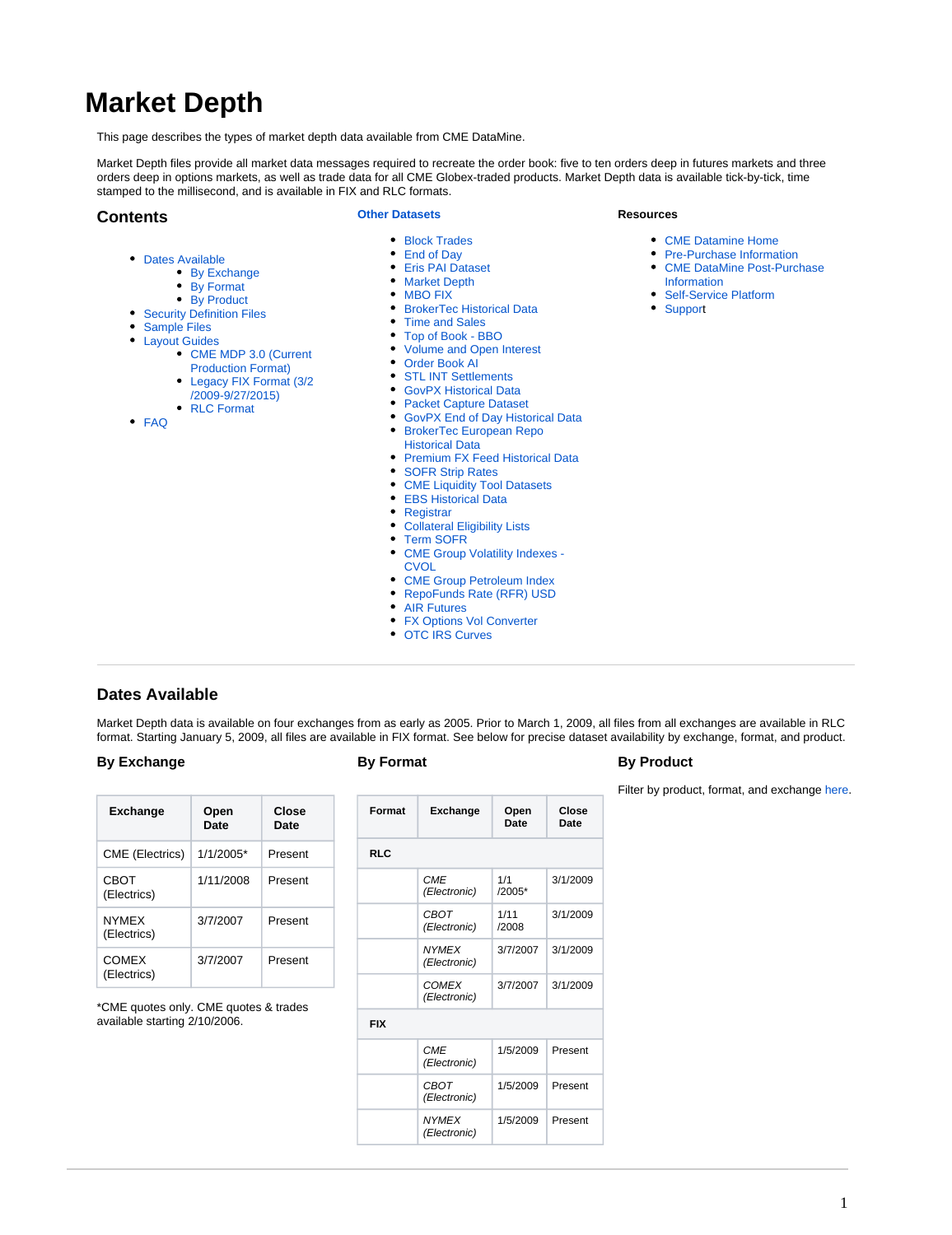| COMEX<br>(Electronic) | 1/5/2009 Present |  |  |
|-----------------------|------------------|--|--|
|-----------------------|------------------|--|--|

\*CME quotes only. CME quotes & trades<br>available starting 2/10/2006.

 $[{\sf Top}]$ 

# <span id="page-1-0"></span>**Security Definition Files**

Tag Usage by Security Type

| Tag                      | <b>FIX Name</b>                     | <b>Future</b><br>Outright | <b>NYMEX Decay</b><br>/Variable Future | <b>Future</b><br>Spread  | Option<br>Outright       | Option<br>Spread         | <b>UDS</b><br>Combo      | <b>UDS</b><br>Covered    |
|--------------------------|-------------------------------------|---------------------------|----------------------------------------|--------------------------|--------------------------|--------------------------|--------------------------|--------------------------|
|                          | <b>Application Sequence Control</b> |                           |                                        |                          |                          |                          |                          |                          |
| 5799                     | MatchEventIndicator                 | х                         | х                                      | X                        | х                        | x                        | X                        | x                        |
| 911                      | TotNumReports                       | $\mathbf c$               | $\mathbf c$                            | $\mathbf c$              | c                        | c                        | $\mathbf c$              | $\mathbf c$              |
| 980                      | SecurityUpdateAction                | х                         | х                                      | x                        | х                        | x                        | х                        | x                        |
| 779                      | LastUpdateTime                      | x                         | X                                      | x                        | X                        | x                        | x                        | x                        |
| 1180                     | ApplID                              | х                         | X                                      | X                        | x                        | x                        | x                        | x                        |
|                          | <b>Instrument Data</b>              |                           |                                        |                          |                          |                          |                          |                          |
| 1300                     | MarketSegmentID                     | х                         | х                                      | x                        | х                        | x                        | х                        | х                        |
| 55                       | Symbol                              | x                         | X                                      | x                        | X                        | x                        | x                        | X                        |
| 48                       | SecurityID                          | х                         | X                                      | x                        | x                        | x                        | x                        | x                        |
| 22                       | SecurityIDSource                    | х                         | X                                      | х                        | x                        | x                        | х                        | x                        |
| 200                      | MaturityMonthYear                   | X                         | X                                      | x                        | x                        | x                        | X                        | x                        |
| 1151                     | SecurityGroup                       | x                         | X                                      | x                        | х                        | x                        | х                        | x                        |
| 6937                     | Asset                               | X                         | x                                      | x                        | x                        | x                        | x                        | x                        |
| 167                      | SecurityType                        | <b>FUT</b>                | <b>FUT</b>                             | <b>FUT</b>               | OOF                      | <b>OOF</b>               | OOF                      | <b>MLEG</b>              |
| 762                      | SecuritySubType                     | $\overline{\phantom{a}}$  | $\overline{\phantom{0}}$               | x                        | $\qquad \qquad -$        | x                        | X                        | x                        |
| 461                      | CFI Code                            | x                         | x                                      | x                        | x                        | x                        | x                        | x                        |
| 201                      | PutOrCall                           | $\qquad \qquad -$         | $\qquad \qquad -$                      | $\qquad \qquad -$        | x                        | -                        | $\qquad \qquad -$        | $\overline{\phantom{a}}$ |
| 462                      | UnderlyingProduct                   | x                         | X                                      | x                        | x                        | $\overline{\phantom{m}}$ | $\overline{\phantom{m}}$ | $\overline{\phantom{m}}$ |
| 207                      | SecurityExchange                    | x                         | X                                      | x                        | x                        | x                        | х                        | x                        |
| 1682                     | MDSecurityTradingStatus             | $\mathbf c$               | $\mathbf c$                            | $\mathbf c$              | $\mathbf c$              | $\mathbf c$              | $\mathtt{C}$             | $\mathbf c$              |
| 202                      | <b>StrikePrice</b>                  | $\overline{\phantom{a}}$  | $\overline{\phantom{0}}$               | $\equiv$                 | x                        | $\overline{\phantom{0}}$ | $\overline{\phantom{a}}$ | $\overline{\phantom{m}}$ |
| 947                      | StrikeCurrency                      | $\qquad \qquad -$         | $\overline{\phantom{0}}$               | $\qquad \qquad -$        | x                        | $\overline{\phantom{0}}$ | $\qquad \qquad -$        |                          |
| 15                       | Currency                            | х                         | X                                      | х                        | x                        | x                        | х                        | x                        |
| 120                      | SettlCurrency                       |                           | $\qquad \qquad -$                      | ÷,                       | c                        | $\overline{\phantom{0}}$ | $\overline{\phantom{0}}$ | $\equiv$                 |
| 9850                     | MinCabPrice                         | $\overline{\phantom{0}}$  | $\overline{\phantom{0}}$               | $\overline{\phantom{0}}$ | $\mathbf c$              |                          | $\overline{\phantom{0}}$ |                          |
| 9779                     | UserDefinedInstrument               | $\overline{\phantom{0}}$  | $\overline{\phantom{0}}$               | $\qquad \qquad -$        | $\overline{\phantom{0}}$ | $\overline{\phantom{a}}$ | Υ                        | Υ                        |
|                          | Underlying (options only)           |                           |                                        |                          |                          |                          |                          |                          |
| 711                      | NoUnderlyings                       | $\overline{\phantom{a}}$  | $\overline{\phantom{a}}$               | $\overline{\phantom{a}}$ | x                        | $\blacksquare$           | $\overline{\phantom{a}}$ | $\overline{\phantom{a}}$ |
| 311                      | UnderlyingSymbol                    | $\blacksquare$            | $\overline{\phantom{a}}$               | ÷,                       | x                        | $\blacksquare$           | ÷,                       | $\overline{\phantom{a}}$ |
| 309                      | UnderlyingSecurityID                | $\blacksquare$            | $\overline{\phantom{a}}$               | $\overline{\phantom{a}}$ | x                        | $\blacksquare$           | ÷                        | $\overline{\phantom{a}}$ |
| 305                      | UnderlyingSecurityIDSource          | ÷,                        | $\blacksquare$                         | ÷,                       | X                        | ÷,                       | ÷,                       | $\overline{a}$           |
| Leg Group (spreads only) |                                     |                           |                                        |                          |                          |                          |                          |                          |
| 555                      | NoLegs                              | $\overline{\phantom{a}}$  | $\overline{\phantom{a}}$               | X                        | $\overline{\phantom{a}}$ | x                        | x                        | x                        |
| 602                      | LegSecurityID                       | $\blacksquare$            | $\blacksquare$                         | X                        | $\blacksquare$           | x                        | $\pmb{\mathsf{x}}$       | X                        |
| 624                      | LegSide                             | $\overline{\phantom{a}}$  | $\overline{\phantom{a}}$               | $\pmb{\mathsf{x}}$       | $\overline{\phantom{a}}$ | x                        | X                        | x                        |
| 623                      | LegRatioQty                         | $\blacksquare$            | $\overline{\phantom{a}}$               | $\pmb{\mathsf{x}}$       | $\overline{\phantom{a}}$ | x                        | X                        | x                        |
| 566                      | LegPrice                            | $\overline{\phantom{a}}$  | $\overline{\phantom{a}}$               | $\overline{\phantom{a}}$ | $\overline{\phantom{a}}$ | ÷,                       | $\overline{\phantom{a}}$ | x                        |
| 1017                     | LegOptionDelta                      | $\overline{\phantom{a}}$  | $\overline{\phantom{a}}$               | $\overline{\phantom{a}}$ | $\Box$                   | $\blacksquare$           | $\overline{\phantom{a}}$ | X                        |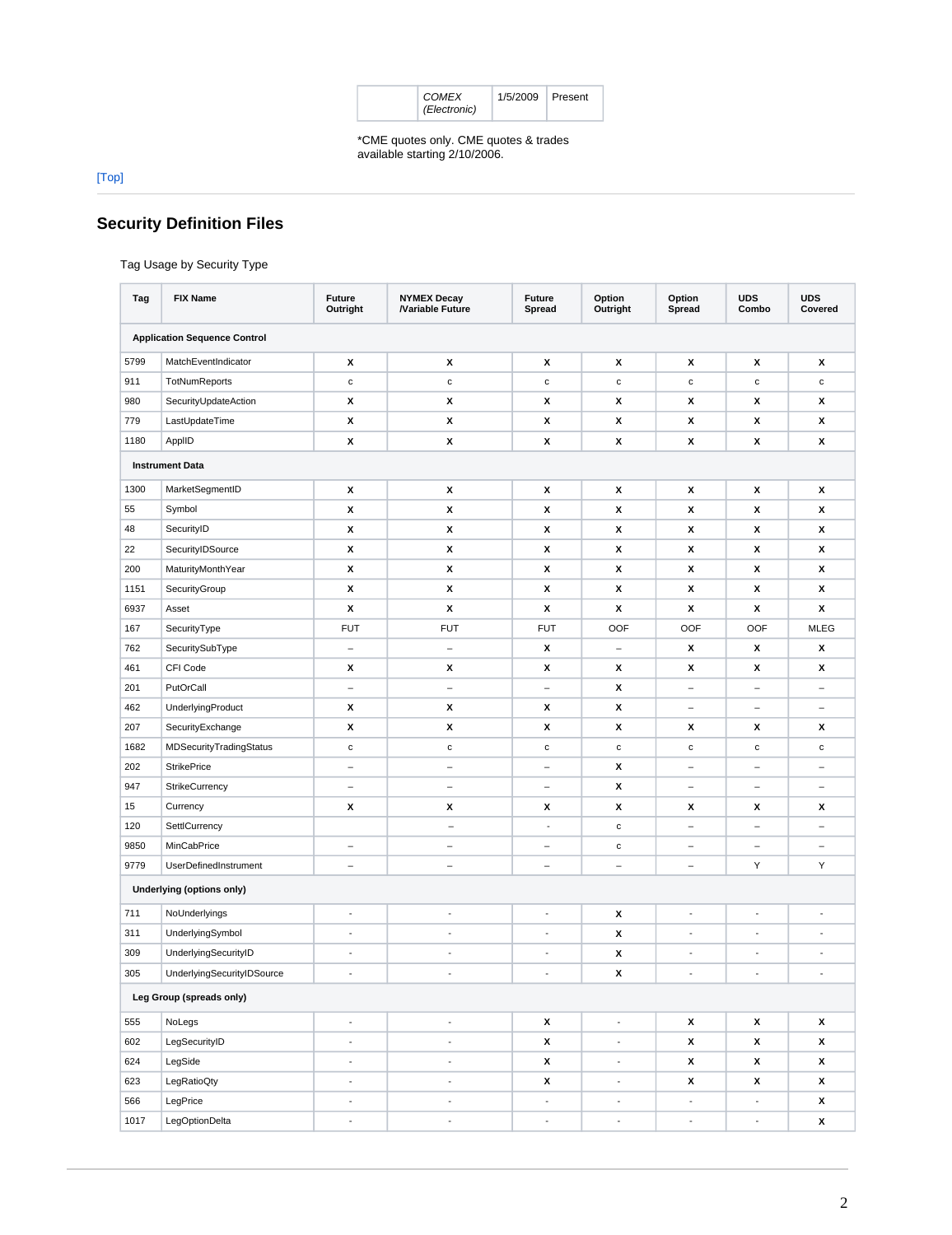| <b>Trading Rules</b>         |                                                |                          |                          |                          |                          |                          |                          |                          |
|------------------------------|------------------------------------------------|--------------------------|--------------------------|--------------------------|--------------------------|--------------------------|--------------------------|--------------------------|
| 1141                         | NoMdFeedTypes                                  | x                        | х                        | х                        | х                        | x                        | x                        | x                        |
| 1022                         | MDFeedType                                     | x                        | X                        | X                        | x                        | x                        | x                        | x                        |
| 264                          | MarketDepth                                    | x                        | X                        | х                        | x                        | x                        | x                        | x                        |
| 864                          | NoEvents                                       | $\overline{2}$           | $\overline{2}$           | $\overline{2}$           | $\overline{c}$           | $\overline{2}$           | $\overline{2}$           | $\overline{2}$           |
| 865                          | EventType                                      | x                        | X                        | X                        | х                        | x                        | x                        | x                        |
| 1145                         | EventTime                                      | x                        | X                        | X                        | x                        | x                        | x                        | X                        |
| 1142                         | MatchAlgorithm                                 | x                        | X                        | X                        | x                        | x                        | x                        | X                        |
| 1234                         | NoLotTypeRules                                 | x                        | X                        | X                        | x                        | x                        | x                        | X                        |
| 1093                         | LotType                                        | x                        | X                        | X                        | x                        | x                        | x                        | x                        |
| 1231                         | MinLotSize                                     | x                        | X                        | X                        | x                        | x                        | x                        | x                        |
| 562                          | MinTradeVol                                    | x                        | X                        | X                        | x                        | x                        | x                        | x                        |
| 1140                         | MaxTradeVol                                    | x                        | X                        | X                        | x                        | x                        | x                        | x                        |
| 969                          | MinPriceIncrement                              | x                        | X                        | X                        | c                        | x                        | x                        | x                        |
| 1146                         | MinPriceIncrementAmount                        | x                        | х                        | $\overline{\phantom{a}}$ | x                        | $\blacksquare$           | $\blacksquare$           | $\blacksquare$           |
| 9787                         | DisplayFactor                                  | x                        | х                        | x                        | x                        | x                        | x                        | x                        |
| 5770                         | PriceRatio                                     |                          | $\equiv$                 | $\mathbf c$              |                          |                          |                          |                          |
|                              | (Implied Intercommodity Ratio<br>Spreads only) |                          |                          |                          |                          |                          |                          |                          |
| 6350                         | TickRule                                       | $\overline{\phantom{a}}$ | $\qquad \qquad -$        | $\overline{\phantom{0}}$ | $\mathbf{C}$             | $\mathbf{C}$             | $\qquad \qquad -$        | $\overline{\phantom{a}}$ |
| 37702                        | MainFraction                                   | $\mathbf c$              | $\overline{\phantom{a}}$ | $\overline{\phantom{0}}$ | ${\bf c}$                | $\overline{\phantom{0}}$ | $\qquad \qquad -$        |                          |
| 37703                        | SubFraction                                    | $\mathbf c$              | $\qquad \qquad -$        | $\qquad \qquad -$        | $\mathbf{c}$             | $\overline{\phantom{m}}$ | $\overline{\phantom{m}}$ | $\overline{\phantom{m}}$ |
| 9800                         | PriceDisplayFormat                             | $\mathbf{C}$             | $\overline{\phantom{a}}$ | $\overline{\phantom{0}}$ | $\mathbf{c}$             | $\overline{\phantom{a}}$ | $\qquad \qquad -$        | $\overline{\phantom{a}}$ |
|                              | <b>Instrument Attribute</b>                    |                          |                          |                          |                          |                          |                          |                          |
| 870                          | NoInstAttrib                                   | x                        | х                        | X                        | x                        | x                        | x                        | x                        |
| $871 = 24$                   | InstAttribType                                 | x                        | X                        | X                        | x                        | x                        | x                        | x                        |
| 872                          | InstAttribValue                                | x                        | х                        | х                        | x                        | x                        | X                        | x                        |
|                              | Contract Lot Size / Measure / Unit             |                          |                          |                          |                          |                          |                          |                          |
| 1435                         | ContractMultiplierUnit                         | $\blacksquare$           | х                        | $\blacksquare$           | $\blacksquare$           | $\blacksquare$           | $\overline{\phantom{a}}$ | $\overline{\phantom{a}}$ |
| 1439                         | FlowScheduleType                               | $\overline{\phantom{a}}$ | X                        | $\blacksquare$           | $\overline{\phantom{a}}$ | ÷,                       | $\overline{\phantom{a}}$ | $\blacksquare$           |
| 231                          | ContractMultiplier                             | $\overline{\phantom{a}}$ | х                        | $\blacksquare$           | $\blacksquare$           | ÷,                       | $\overline{\phantom{a}}$ | $\blacksquare$           |
| 996                          | UnitOfMeasure                                  | x                        | х                        | x                        | X                        | x                        | x                        | x                        |
| 1147                         | UnitOfMeasureQty                               | x                        | х                        | $\overline{\phantom{a}}$ | x                        | $\overline{\phantom{a}}$ | $\overline{\phantom{a}}$ | $\overline{\phantom{a}}$ |
| 5818                         | DecayQty                                       | $\blacksquare$           | $\mathbf c$              | $\overline{\phantom{a}}$ | $\overline{\phantom{a}}$ | $\blacksquare$           | $\overline{\phantom{a}}$ | $\blacksquare$           |
| 5819                         | DecayStartDate                                 | $\overline{\phantom{a}}$ | с                        | $\overline{\phantom{a}}$ | $\overline{\phantom{a}}$ | $\overline{\phantom{a}}$ | $\overline{\phantom{a}}$ | $\overline{\phantom{a}}$ |
| 5849                         | OriginalContractSize                           | $\blacksquare$           | $\mathtt{C}$             | $\overline{\phantom{a}}$ | $\blacksquare$           | $\overline{\phantom{a}}$ | $\overline{\phantom{a}}$ | $\blacksquare$           |
| <b>Statistics and Limits</b> |                                                |                          |                          |                          |                          |                          |                          |                          |
| 1150                         | TradingReferencePrice                          | $\mathtt{C}$             | $\mathbf c$              | c                        | ${\bf c}$                | ${\bf c}$                | $\mathtt{C}$             | $\mathbf c$              |
| 731                          | SettlPriceType                                 | $\mathtt{C}$             | $\mathbf c$              | c                        | ${\bf c}$                | $\mathtt{c}$             | $\mathtt{c}$             | $\mathtt{c}$             |
| 5796                         | TradingReferenceDate                           | $\mathtt{C}$             | $\mathbf c$              | c                        | $\mathtt{c}$             | $\mathtt{c}$             | $\mathtt{c}$             | $\mathtt{c}$             |
| 5792                         | OpenInterestQty                                | $\mathtt{C}$             | $\mathbf c$              | c                        | ${\bf c}$                | $\mathtt{c}$             | $\mathtt{c}$             | $\mathtt{C}$             |
| 5791                         | ClearedVolume                                  | $\mathtt{C}$             | $\mathbf c$              | c                        | ${\bf c}$                | ${\bf c}$                | $\mathtt{c}$             | $\mathtt{c}$             |
| 1149                         | <b>HighLimitPrice</b>                          | $\mathtt{C}$             | $\mathtt{c}$             | $\mathtt{c}$             | с                        | с                        | c                        | $\mathbf c$              |
| 1148                         | LowLimitPrice                                  | $\mathtt{C}$             | $\mathtt{c}$             | c                        | с                        | с                        | $\mathtt{c}$             | $\mathbf{C}$             |
| 1143                         | MaxPriceVariation                              | $\mathbf c$              | $\mathbf c$              | $\mathbf c$              |                          |                          |                          |                          |

# $[Top]$

# <span id="page-2-0"></span>**Sample Files**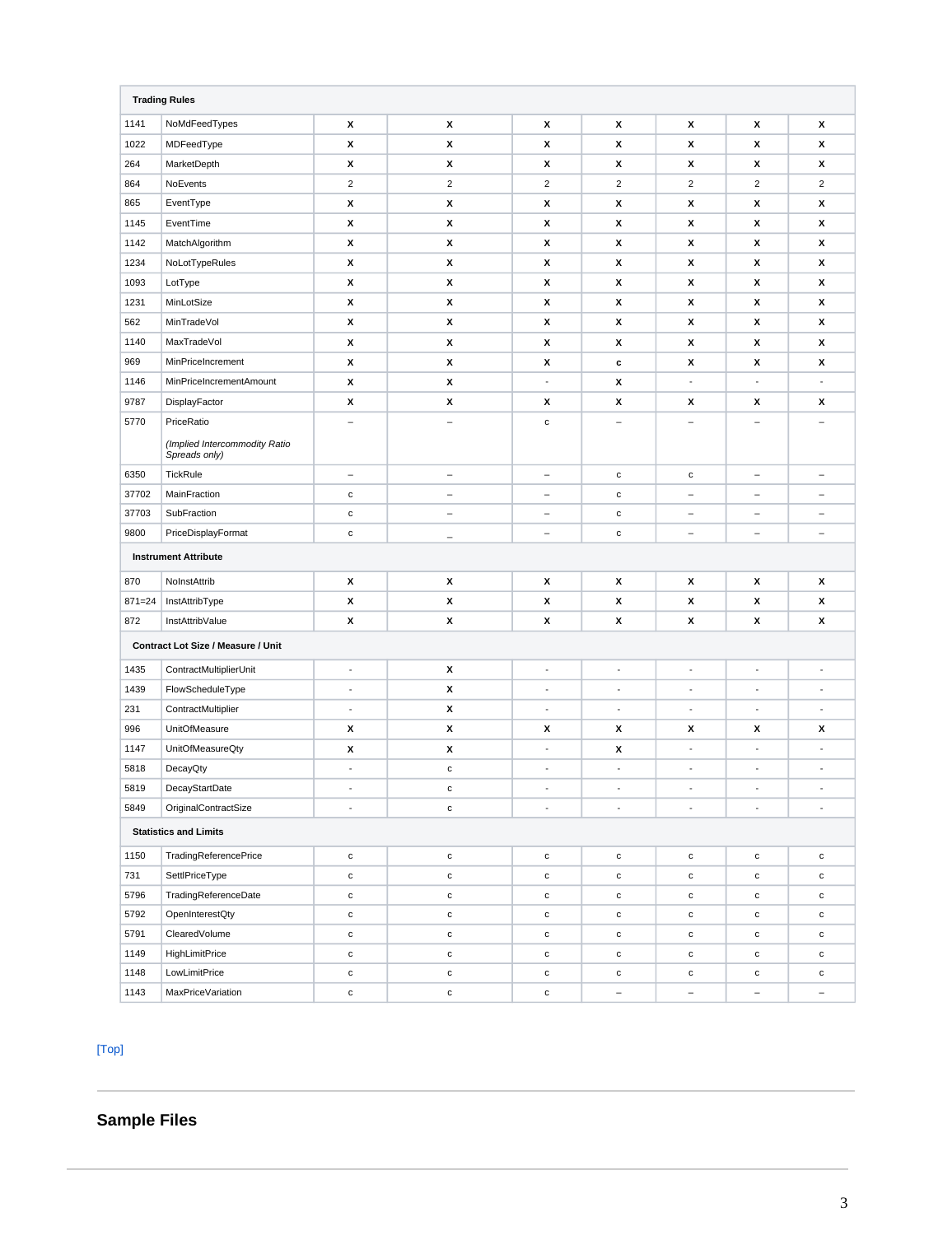|                          | Agriculture         | Energy                                  | Equity                              | Foreign<br>Exchange              | Interest<br>Rates      | <b>Metals</b>           | <b>SecDef</b>                    |  |
|--------------------------|---------------------|-----------------------------------------|-------------------------------------|----------------------------------|------------------------|-------------------------|----------------------------------|--|
| <b>FIX (MDP 3.0)</b>     |                     |                                         |                                     |                                  |                        |                         |                                  |  |
| <b>Futures</b>           | Corn 3/12/20        | Light Sweet Crude Oil (WTI) 3<br>/12/20 | E-mini S&P 500 3/12/20              | <b>EUR/USD 3/12/20</b>           | Eurodollar 3/12<br>/20 | <b>Gold 1/02</b><br>/20 | Day of 3/12/20                   |  |
| Future<br><b>Spreads</b> | Soybean 3/12<br>120 | Henry Hub Natural Gas 3/12/20           | E-mini S&P 500 3/12/20              | EUR/JPY 3/12/20                  |                        | <b>Gold 1/02</b><br>/20 | Previous Sunday 3/08<br>120      |  |
| <b>Options</b>           |                     | Light Sweet Crude Oil (WTI) 3<br>/12/20 | E-mini S&P 500 3/12/20              | <b>EUR/USD 3/12/20</b>           | Eurodollar 3/12<br>/20 | <b>Gold 1/02</b><br>/20 | Day of 1/02/20                   |  |
| Option<br><b>Spreads</b> |                     | Henry Hub Natural Gas 1/02/20           | E-mini S&P 500 1/02/20              | JPY/USD 3/12/20                  |                        | <b>Gold 1/02</b><br>/20 | Previous Sunday 12/29<br>/19     |  |
| <b>Fix</b>               |                     |                                         |                                     |                                  |                        |                         |                                  |  |
| <b>Futures</b>           | Corn 7/15/13        | Light Sweet Crude Oil (WTI) 7<br>/15/13 | E-Mini S&P 500 (Dollar) 7<br>/15/13 | <b>British Pound 7/15</b><br>/13 | Eurodollar 7/15<br>/13 | <b>Gold 7/15</b><br>/13 | Day of 7/15/13                   |  |
| <b>Options</b>           | Corn 7/15/13        | Light Sweet Crude Oil (WTI) 7<br>/15/13 | E-Mini S&P 500 (Dollar) 7<br>/15/13 | <b>British Pound 7/15</b><br>/13 | Eurodollar 7/15<br>/13 | <b>Gold 7/15</b><br>/13 | Previous Sunday 7/14<br>/13      |  |
| <b>RLC</b>               |                     |                                         |                                     |                                  |                        |                         |                                  |  |
| <b>Futures</b>           | Corn 3/25/08        | Light Sweet Crude Oil (WTI) 1<br>/28/08 | DJIA (\$10) 1/28/08                 | <b>EUR/JPY 1/28/08</b>           | Eurodollar 1/28<br>/08 | <b>Gold 1/28</b><br>/08 | Day of 1/28/08<br>Day of 3/25/08 |  |
| <b>Options</b>           |                     | Light Sweet Crude Oil (WTI) 1<br>/28/08 | E-mini S&P 500 (Dollar) 1<br>/28/08 |                                  |                        |                         | Previous Monday 3/24<br>/08      |  |
| [Top]                    |                     |                                         |                                     |                                  |                        |                         |                                  |  |

### <span id="page-3-0"></span>**Layout Guides**

View layout guides and message specifications for the following market data formats.

<span id="page-3-1"></span>For best results, use **right click + Save As** to download each file.Λ

# **CME MDP 3.0 (Current Production Format)**

The CME Group Market Data Platform (MDP) disseminates eventbased bid, ask, trade, and statistical data for CME Group markets and also provides recovery and support services for market data processing. Click below to access layout guide.

> [Complete](http://www.cmegroup.com/confluence/display/EPICSANDBOX/CME+MDP+3.0+Market+Data)  [documentation for](http://www.cmegroup.com/confluence/display/EPICSANDBOX/CME+MDP+3.0+Market+Data)  [CME MDP 3.0](http://www.cmegroup.com/confluence/display/EPICSANDBOX/CME+MDP+3.0+Market+Data)

### **Legacy FIX Format (3/2/2009-9/27 /2015)**

CME Globex legacy market data is transmitted on a given Market Data Platform (MDP) channel in the FIX message format using FAST compression. Click below to access layout guide.

- **•** Functional Specifications
	- [for Legacy FIXFAST Files](https://www.cmegroup.com/market-data/datamine-historical-data/files/datamine-md-layout-guide-fix-functional-spec.pdf)
	- [Legacy FIX-FAST Market](https://www.cmegroup.com/market-data/datamine-historical-data/files/legacy-fix-fast-market-data-message-specificationls.pdf)
	- [Data Message Specification](https://www.cmegroup.com/market-data/datamine-historical-data/files/legacy-fix-fast-market-data-message-specificationls.pdf)

#### **RLC Format**

CME market data dated before 2009 is available in RLC formats. Identify the desired date range of RLC files to access layout guide.

- [2/12/2006 3/1/2009 RLC](https://www.cmegroup.com/market-data/datamine-historical-data/files/datamine-md-layout-guide-rlc-021206030109.pdf)
- [Message Specifications](https://www.cmegroup.com/market-data/datamine-historical-data/files/datamine-md-layout-guide-rlc-021206030109.pdf)
- [1/1/2005 2/11/2006 RLC](https://www.cmegroup.com/market-data/datamine-historical-data/files/datamine-md-layout-guide-rlc-010105021106.pdf)  [Message Specifications](https://www.cmegroup.com/market-data/datamine-historical-data/files/datamine-md-layout-guide-rlc-010105021106.pdf)

[\[Top\]](#page-0-3)

# <span id="page-3-2"></span>**FAQ**

**What format is the file delivered in?**

Market Depth is delivered in various formats depending on the historical dates. Files can be delivered in RLC or FIX.

**What is the precision level for timestamping in Market Depth?**

Timestamp granularity will depend on the historical dates. The current form of market depth is delivered in nanosecond granularity.

#### **What is the "Text (decoded)" file format?**

This is the processed format of FIX Binary that is delivery in a readable text format similar to FIX Fast text.

**Does Market Depth come from the same source as Top-of-Book and Time & Sales data?**